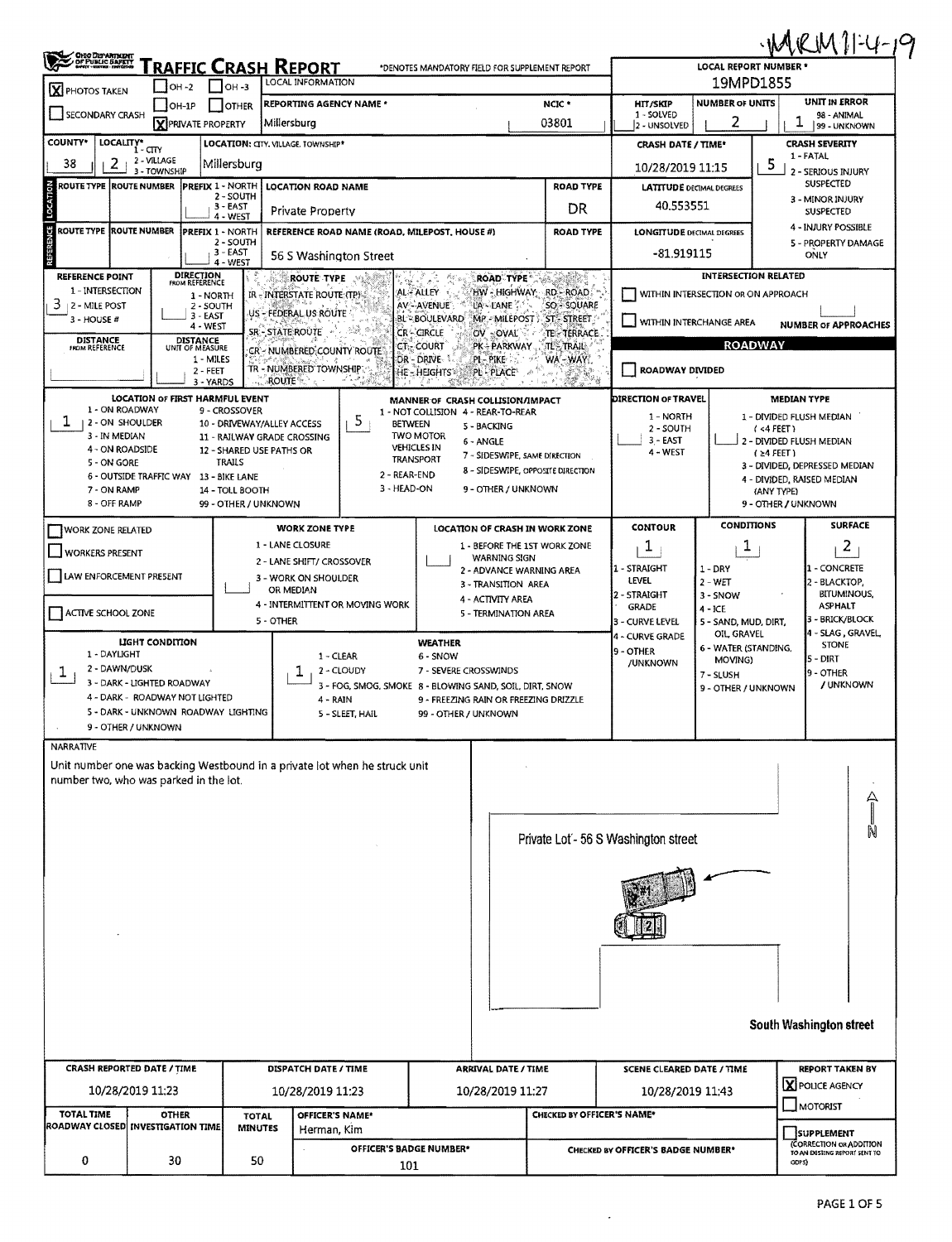|                            | ONG DEPARTMENT<br>OF PUBLIC BAPETY                                                                                  |                                                                        |                   |                                                                                            |                      |                                                               |                                                            |                                       | <b>LOCAL REPORT NUMBER</b>                             |  |  |  |  |
|----------------------------|---------------------------------------------------------------------------------------------------------------------|------------------------------------------------------------------------|-------------------|--------------------------------------------------------------------------------------------|----------------------|---------------------------------------------------------------|------------------------------------------------------------|---------------------------------------|--------------------------------------------------------|--|--|--|--|
|                            |                                                                                                                     |                                                                        |                   |                                                                                            |                      |                                                               |                                                            |                                       | 19MPD1855                                              |  |  |  |  |
| UNIT#                      | OWNER NAME: LAST, FIRST, MIDDLE (CI SAME AS DRIVER)                                                                 |                                                                        |                   |                                                                                            |                      |                                                               | OWNER PHONE:INCLUDE AREA CODE (C) SAME AS DRIVER!          |                                       | DAMAGE                                                 |  |  |  |  |
| 1                          | RYDER TRUCK RENTAL,                                                                                                 |                                                                        |                   |                                                                                            |                      | 614-305-7811                                                  |                                                            | 1 - NONE                              | DAMAGE SCALE                                           |  |  |  |  |
|                            | OWNER ADDRESS: STREET, CITY, STATE, ZIP ( O SAME AS DRIVER)<br>11250 BROOKEPARK ROAD, MIDDLEBURG HEIGHTS, OH, 44130 |                                                                        |                   |                                                                                            |                      |                                                               |                                                            | 2 - MINOR DAMAGE                      | 3 - FUNCTIONAL DAMAGE<br>4 - DISABLING DAMAGE          |  |  |  |  |
|                            | COMMERCIAL CARRIER: NAME, ADDRESS, CITY, STATE, ZIP                                                                 |                                                                        |                   |                                                                                            |                      |                                                               | COMMERCIAL CARRIER PHONE: INCLUDE AREA CODE                |                                       | 9 - UNKNOWN                                            |  |  |  |  |
|                            | RYDER TRUCK RENTAL, , 11250 BROOKEPARK ROAD, MIDDL                                                                  |                                                                        |                   |                                                                                            |                      | 614-305-7811                                                  |                                                            |                                       | DAMAGED AREA(S)                                        |  |  |  |  |
|                            | LP STATE   LICENSE PLATE #                                                                                          |                                                                        |                   | <b>VEHICLE IDENTIFICATION #</b>                                                            |                      | <b>VEHICLE YEAR</b>                                           | <b>VEHICLE MAKE</b>                                        |                                       | INDICATE ALL THAT APPLY                                |  |  |  |  |
| OН                         | <b>PKL6271</b><br><b>INSURANCE COMPANY</b>                                                                          |                                                                        |                   | 3ALACWFC5KDLG8720<br><b>INSURANCE POLICY #</b>                                             |                      | 2019                                                          | FREIGHTLINER<br><b>VEHICLE MODEL</b>                       |                                       |                                                        |  |  |  |  |
| <b>X</b> INSURANCE         | ACORD                                                                                                               |                                                                        |                   | CL1672800329                                                                               |                      | COLOR<br>WHI                                                  | OTHER/UNKNOWN                                              |                                       |                                                        |  |  |  |  |
|                            | <b>TYPE OF USE</b>                                                                                                  |                                                                        |                   | US DOT #                                                                                   |                      | TOWED BY: COMPANY NAME                                        |                                                            |                                       |                                                        |  |  |  |  |
| KCOMMERCIAL                | GOVERNMENT                                                                                                          | IN EMERGENCY<br>RESPONSE                                               |                   | 572808<br>VEHICLE WEIGHT GVWR/GCWR                                                         |                      | <b>HAZARDOUS MATERIAL</b>                                     |                                                            |                                       |                                                        |  |  |  |  |
| <b>INTERLOCK</b><br>DEVICE | <b>HIT/SKIP UNIT</b>                                                                                                | # OCCUPANTS                                                            |                   | $1 - 510K$ LBS.                                                                            |                      | MATERIAL<br>CLASS #<br>RELEASED                               | PLACARD ID #                                               |                                       |                                                        |  |  |  |  |
| EQUIPPED                   |                                                                                                                     |                                                                        | 3                 | 2 - 10.001 - 26K LBS.<br>$3 - 26K$ LBS.                                                    |                      | PLACARD                                                       |                                                            |                                       |                                                        |  |  |  |  |
|                            | 1 - PASSENGER CAR<br>2 - PASSENGER VAN                                                                              | 6 - VAN (9-15 SEATS)<br>7 - MOTORCYCLE 2-WHEELED                       |                   | 12 - GOLF CART<br>13 - SNOWMOBILE                                                          |                      | 18 - LIMO (LIVERY VEHICLE)                                    | 23 - PEDESTRIAN/SKATER                                     |                                       |                                                        |  |  |  |  |
| 14                         | (MINIVAN)                                                                                                           | 8 - MOTORCYCLE 3-WHEELED                                               |                   | 14 - SINGLE UNIT                                                                           | 20 - OTHER VEHICLE   | 19 - BUS (16+ PASSENGERS)                                     | 24 - WHEELCHAIR (ANY TYPE)<br>25 - OTHER NON-MOTORIST      |                                       |                                                        |  |  |  |  |
|                            | UNIT TYPE 3 - SPORT UTILITY<br>VEHICLE                                                                              | 9 AUTOCYCLE<br>10 - MOPED OR MOTORIZED                                 |                   | <b>TRUCK</b><br>15 - SEMI-TRACTOR                                                          | 21 - HEAVY EQUIPMENT |                                                               | 26 - BICYCLE                                               |                                       |                                                        |  |  |  |  |
|                            | 4 - PICK UP<br>5 - CARGO VAN                                                                                        | BICYCLE<br>11 - ALL TERRAIN VEHICLE                                    |                   | 16 - FARM EQUIPMENT<br>17 - MOTORHOME                                                      |                      | 22 - ANIMAL WITH RIDER OR<br>ANIMAL-DRAWN VEHICLE             | 27 - TRAIN<br>99 - UNKNOWN OR HIT/SKIP                     |                                       |                                                        |  |  |  |  |
|                            | (ATV/UTV)<br># OF TRAILING UNITS                                                                                    |                                                                        |                   |                                                                                            |                      |                                                               |                                                            |                                       |                                                        |  |  |  |  |
| J<br>E                     | WAS VEHICLE OPERATING IN AUTONOMOUS                                                                                 |                                                                        |                   |                                                                                            |                      |                                                               |                                                            |                                       | 12                                                     |  |  |  |  |
|                            | MODE WHEN CRASH OCCURRED?                                                                                           |                                                                        | 0                 | 0 - NO AUTOMATION<br>1 - DRIVER ASSISTANCE                                                 |                      | 3 - CONDITIONAL AUTOMATION 9 - UNKNOWN<br>4 - HIGH AUTOMATION |                                                            |                                       |                                                        |  |  |  |  |
| 2                          | 1 - YES 2 - NO 9 - OTHER / UNKNOWN AUTONOMOUS 2 - PARTIAL AUTOMATION 5 - FULL AUTOMATION                            |                                                                        |                   |                                                                                            |                      |                                                               |                                                            |                                       | 30                                                     |  |  |  |  |
|                            | 1 - NONE                                                                                                            | 6 - BUS - CHARTER/TOUR                                                 | <b>MODE LEVEL</b> | $11 - RRE$                                                                                 | 16 - FARM            |                                                               |                                                            |                                       |                                                        |  |  |  |  |
|                            | $2 - TAXI$                                                                                                          | 7 - BUS - INTERCITY                                                    |                   | 12 - MILITARY                                                                              |                      | 17 - MOWING                                                   | 21 - MAIL CARRIER<br>99 - OTHER / UNKNOWN                  |                                       |                                                        |  |  |  |  |
| SPECIAL                    | 3 - ELECTRONIC RIDE<br>SHARING                                                                                      | 8 - BUS - SHUTTLE<br>9-BUS-OTHER                                       |                   | 13 - POLICE<br>14 - PUBLIC UTILITY                                                         |                      | 18 - SNOW REMOVAL<br>19 - TOWING                              |                                                            |                                       |                                                        |  |  |  |  |
|                            | <b>FUNCTION 4 - SCHOOL TRANSPORT</b><br>S - BUS - TRANSIT/COMMUTER                                                  | 10 - AMBULANCE                                                         |                   | 15 - CONSTRUCTION EQUIP. 20 - SAFETY SERVICE                                               |                      |                                                               |                                                            |                                       |                                                        |  |  |  |  |
|                            |                                                                                                                     |                                                                        |                   |                                                                                            |                      | <b>PATROL</b>                                                 |                                                            |                                       | 12<br>12                                               |  |  |  |  |
| 6                          | 1 - NO CARGO BODY TYPE<br>/ NOT APPLICABLE                                                                          | 4 - LOGGING<br>5 - INTERMODAL                                          |                   | 7 - GRAIN/CHIPS/GRAVEL<br>$8 - POLE$                                                       | 11 - DUMP            | 12 - CONCRETE MIXER                                           | 99 - OTHER / UNKNOWN                                       |                                       |                                                        |  |  |  |  |
| CARGO<br><b>BODY</b>       | $2 - BUS$<br>3 - VEHICLE TOWING                                                                                     | <b>CONTAINER CHASSIS</b><br>6 - CARGOVAN                               |                   | 9 - CARGO TANK                                                                             |                      | 13 - AUTO TRANSPORTER                                         |                                                            |                                       | ŦН<br>٩<br>-9                                          |  |  |  |  |
| TYPE                       | ANOTHER MOTOR VEHICLE                                                                                               | /ENCLOSED BOX                                                          |                   | 10 - FLAT BED                                                                              |                      | 14 - GARBAGE/REFUSE                                           |                                                            |                                       |                                                        |  |  |  |  |
|                            | 1 - TURN SIGNALS<br>2 - HEAD LAMPS                                                                                  | 4 - BRAKES<br><b>S-STEERING</b>                                        |                   | 7 - WORN OR SLICK TIRES<br>8 - TRAILER EQUIPMENT                                           |                      | 9 - MOTOR TROUBLE<br>10 - DISABLED FROM PRIOR                 | 99 - OTHER / UNKNOWN                                       |                                       |                                                        |  |  |  |  |
| <b>VEHICLE</b><br>DEFECTS  | 3 - TAIL LAMPS                                                                                                      | <b>6 - TIRE BLOWOUT</b>                                                |                   | DEFECTIVE                                                                                  |                      | <b>ACCIDENT</b>                                               |                                                            |                                       |                                                        |  |  |  |  |
|                            | 1 - INTERSECTION -                                                                                                  | 4 - MIDBLOCK -                                                         |                   | 7 - SHOULDER/ROADSIDE                                                                      |                      | 10 - DRIVEWAY ACCESS                                          | 99 - OTHER / UNKNOWN                                       | $X - NO$ DAMAGE [ 0 ]                 | - UNDERCARRIAGE [14]                                   |  |  |  |  |
|                            | MARKED CROSSWALK                                                                                                    | MARKED CROSSWALK                                                       |                   | 8 - SIDEWALK                                                                               |                      | 11 - SHARED USE PATHS                                         |                                                            | $\Box$ -TOP [13]                      | $\Box$ - ALL AREAS [ 15 ]                              |  |  |  |  |
| NON-<br>MOTORIST           | 2 - INTERSECTION -<br><b>UNMARKED CROSSWALK</b>                                                                     | 5 - TRAVEL LANE -<br>OTHER LOCATION                                    |                   | 9 - MEDIAN/CROSSING<br><b>ISLAND</b>                                                       |                      | <b>OR TRAILS</b><br>12 - FIRST RESPONDER                      |                                                            |                                       | - UNIT NOT AT SCENE [ 16 ]                             |  |  |  |  |
| LOCATION                   | 3 - INTERSECTION - OTHER<br>1 - NON-CONTACT                                                                         | <b>6 - BICYCLE LANE</b><br>1 - STRAIGHT AHEAD                          |                   | 9 - LEAVING TRAFFIC                                                                        |                      | AT INCIDENT SCENE<br>15 - WALKING, RUNNING,                   | 21 - STANDING OUTSIDE                                      |                                       |                                                        |  |  |  |  |
|                            | 2 - NON-COLLISION                                                                                                   | 2 - BACKING                                                            |                   | LANE                                                                                       |                      | JOGGING, PLAYING                                              | DISABLED VEHICLE                                           | 0 - NO DAMAGE                         | <b>INITIAL POINT OF CONTACT</b><br>14 - UNDERCARRIAGE  |  |  |  |  |
| 3                          | 2<br>3 - STRIKING                                                                                                   | 3 - CHANGING LANES<br>4 - OVERTAKING/PASSING                           |                   | 10 - PARKED<br>11 - SLOWING OR STOPPED                                                     |                      | 16 - WORKING<br>17 - PUSHING VEHICLE                          | 99 - OTHER / UNKNOWN                                       | 5                                     | 1-12 - REFER TO UNIT 15 - VEHICLE NOT AT SCENE         |  |  |  |  |
| ACTION                     | 4 - STRUCK                                                                                                          | PRE-CRASH 5 - MAKING RIGHT TURN<br><b>ACTIONS 6 - MAKING LEFT TURN</b> |                   | IN TRAFFIC<br>12 - DRIVERLESS                                                              |                      | 18 - APPROACHING OR<br>LEAVING VEHICLE                        |                                                            |                                       | <b>DIAGRAM</b><br>99 - UNKNOWN                         |  |  |  |  |
|                            | 5 - BOTH STRIKING<br>& STRUCK                                                                                       | 7 - MAKING U-TURN<br>8 - ENTERING TRAFFIC                              |                   | 13 - NEGOTIATING A CURVE<br>14 - ENTERING OR CROSSING 20 - OTHER NON-MOTORIST              |                      | 19 - STANDING                                                 |                                                            | $13 - TOP$                            |                                                        |  |  |  |  |
|                            | 9 - OTHER / UNKNOWN                                                                                                 | LANE                                                                   |                   | SPECIFIED LOCATION                                                                         |                      |                                                               |                                                            |                                       | TRAFFIC                                                |  |  |  |  |
|                            | 1 - NONE<br>2 - FAILURE TO YIELD                                                                                    | /ACDA                                                                  |                   | 8 - FOLLOWING TOO CLOSE 13 - IMPROPER START FROM<br>A PARKED POSITION                      |                      | EQUIPMENT                                                     | 18 - OPERATING DEFECTIVE 23 - OPENING DOOR INTO<br>ROADWAY | <b>TRAFFICWAY FLOW</b><br>1 - ONE-WAY | TRAFFIC CONTROL<br>1 - ROUNDABOUT 4 - STOP SIGN        |  |  |  |  |
| 12                         | 3 - RAN RED LIGHT<br>4 - RAN STOP SIGN                                                                              | 9 - IMPROPER LANE<br><b>CHANGE</b>                                     |                   | 14 - STOPPED OR PARKED<br>ILLEGALLY                                                        |                      | 19 - LOAD SHIFTING<br>/FALUNG/SPILUNG                         | 99 - OTHER IMPROPER<br><b>ACTION</b>                       | 2 - TWO-WAY                           | 2 - SIGNAL<br>5 - YIELD SIGN                           |  |  |  |  |
|                            | 5 - UNSAFE SPEED<br>CONTRIBUTING 6 - IMPROPER TURN                                                                  | 10 - IMPROPER PASSING<br>11 - DROVE OFF ROAD                           |                   | 15 - SWERVING TO AVOID<br>16 - WRONG WAY                                                   |                      | 20 - IMPROPER CROSSING<br>21 - LYING IN ROADWAY               |                                                            | 2                                     | 6<br>3 - FLASHER<br>6 - NO CONTROL                     |  |  |  |  |
| ENTS(S)                    | CIRCUMSTANCES <sub>7</sub> - LEFT OF CENTER                                                                         | 12 - IMPROPER BACKING                                                  |                   | 17 - VISION OBSTRUCTION                                                                    |                      | 22 - NOT DISCERNIBLE                                          |                                                            | # OF THROUGH LANES                    | <b>RAIL GRADE CROSSING</b>                             |  |  |  |  |
|                            | SEOUENCE OF EVENTS                                                                                                  |                                                                        |                   |                                                                                            |                      |                                                               |                                                            | ON ROAD                               | 1 - NOT INVLOVED<br>2 - INVOLVED-ACTIVE CROSSING       |  |  |  |  |
| $\sum_{\omega}$            | E.<br>1 - OVERTURN/ROLLOVER 7 - SEPARATION OF UNITS                                                                 |                                                                        |                   | EVENTS.                                                                                    |                      |                                                               |                                                            | 2                                     | 3 - INVOLVED-PASSIVE CROSSING                          |  |  |  |  |
| 21                         | 2 - FIRE/EXPLOSION                                                                                                  | 8 - RAN OFF ROAD RIGHT                                                 |                   | 12 - DOWNHILL RUNAWAY 19 - ANIMAL -OTHER<br>13 - OTHER NON-COLLISION 20 - MOTOR VEHICLE IN |                      |                                                               | 23 - STRUCK BY FALLING,<br>SHIFTING CARGO OR               |                                       | UNIT / NON-MOTORIST DIRECTION                          |  |  |  |  |
|                            | 3 - IMMERSION<br>4 - JACKKNIFE                                                                                      | 9 - RAN OFF ROAD LEFT<br>10 - CROSS MEDIAN                             |                   | 14 - PEDESTRIAN<br>15 - PEDALCYCLE                                                         |                      | TRANSPORT<br>21 - PARKED MOTOR                                | ANYTHING SET IN<br><b>MOTION BY A MOTOR</b>                |                                       | 1 - NORTH<br>5 - NORTHEAST                             |  |  |  |  |
| 2                          | 5 - CARGO / EQUIPMENT<br>LOSS OR SHIFT                                                                              | 11 - CROSS CENTERLINE -<br>OPPOSITE DIRECTION                          |                   | 16 - RAILWAY VEHICLE<br>17 - ANIMAL - FARM                                                 |                      | VEHICLE<br>22 - WORK ZONE                                     | VEHICLE<br>24 - OTHER MOVABLE<br>OBJECT                    |                                       | 2 - SOUTH<br>6 - NORTHWEST                             |  |  |  |  |
|                            | 6 - EQUIPMENT FAILURE                                                                                               | OF TRAVEL                                                              |                   | 18 - ANIMAL - DEER                                                                         |                      | MAINTENANCE<br><b>EQUIPMENT</b>                               |                                                            | 3<br>FROM<br>TO                       | 3 - EAST<br>7 - SOUTHEAST<br>4 - WEST<br>8 - SOUTHWEST |  |  |  |  |
|                            | 25 - IMPACT ATTENUATOR                                                                                              | 31 - GUARDRAIL END                                                     |                   | COLLISION WITH FIXED OBJECT. - STRUCK<br>38 - OVERHEAD SIGN POST                           |                      | 45 - EMBANKMENT                                               | will be program.<br>i a a a a dh'air maca na               |                                       | 9 - OTHER / UNKNOWN                                    |  |  |  |  |
|                            | / CRASH CUSHION<br>26 - BRIDGE OVERHEAD                                                                             | 32 - PORTABLE BARRIER                                                  |                   | 39 - LIGHT / LUMINARIES                                                                    | 46 - FENCE           |                                                               | 52 - BUILDING<br>53 - TUNNEL                               | UNIT SPEED                            | DETECTED SPEED                                         |  |  |  |  |
|                            | <b>STRUCTURE</b>                                                                                                    | 33 - MEDIAN CABLE BARRIER<br>34 - MEDIAN GUARDRAIL                     |                   | <b>SUPPORT</b><br>40 - UTILITY POLE                                                        | 48 - TREE            | 47 - MAILBOX                                                  | 54 - OTHER FIXED<br>OBJECT                                 |                                       |                                                        |  |  |  |  |
|                            | 27 - BRIDGE PIER OR<br>ABUTMENT                                                                                     | <b>BARRIER</b><br>35 - MEDIAN CONCRETE                                 |                   | 41 - OTHER POST, POLE<br>OR SUPPORT                                                        |                      | 49 - FIRE HYDRANT<br>50 - WORK ZONE                           | 99 - OTHER / UNKNOWN                                       | 2                                     | 1 - STATED / ESTIMATED SPEED                           |  |  |  |  |
|                            | 28 - BRIDGE PARAPET<br>29 - BRIDGE RAIL                                                                             | <b>BARRIER</b><br>36 - MEDIAN OTHER BARRIER 43 - CURB                  |                   | 42 - CULVERT                                                                               |                      | MAINTENANCE<br>EQUIPMENT                                      |                                                            | POSTED SPEED                          | T<br>  2 - CALCULATED / EDR                            |  |  |  |  |
|                            | 30 - GUARDRAIL FACE                                                                                                 | 37 - TRAFFIC SIGN POST                                                 |                   | 44 - DITCH                                                                                 | 51 - WALL            |                                                               |                                                            |                                       | 3 - UNDETERMINED                                       |  |  |  |  |
|                            | FIRST HARMFUL EVENT                                                                                                 | 1                                                                      |                   | MOST HARMFUL EVENT                                                                         |                      |                                                               |                                                            |                                       |                                                        |  |  |  |  |

 $\bar{\mathbf{r}}$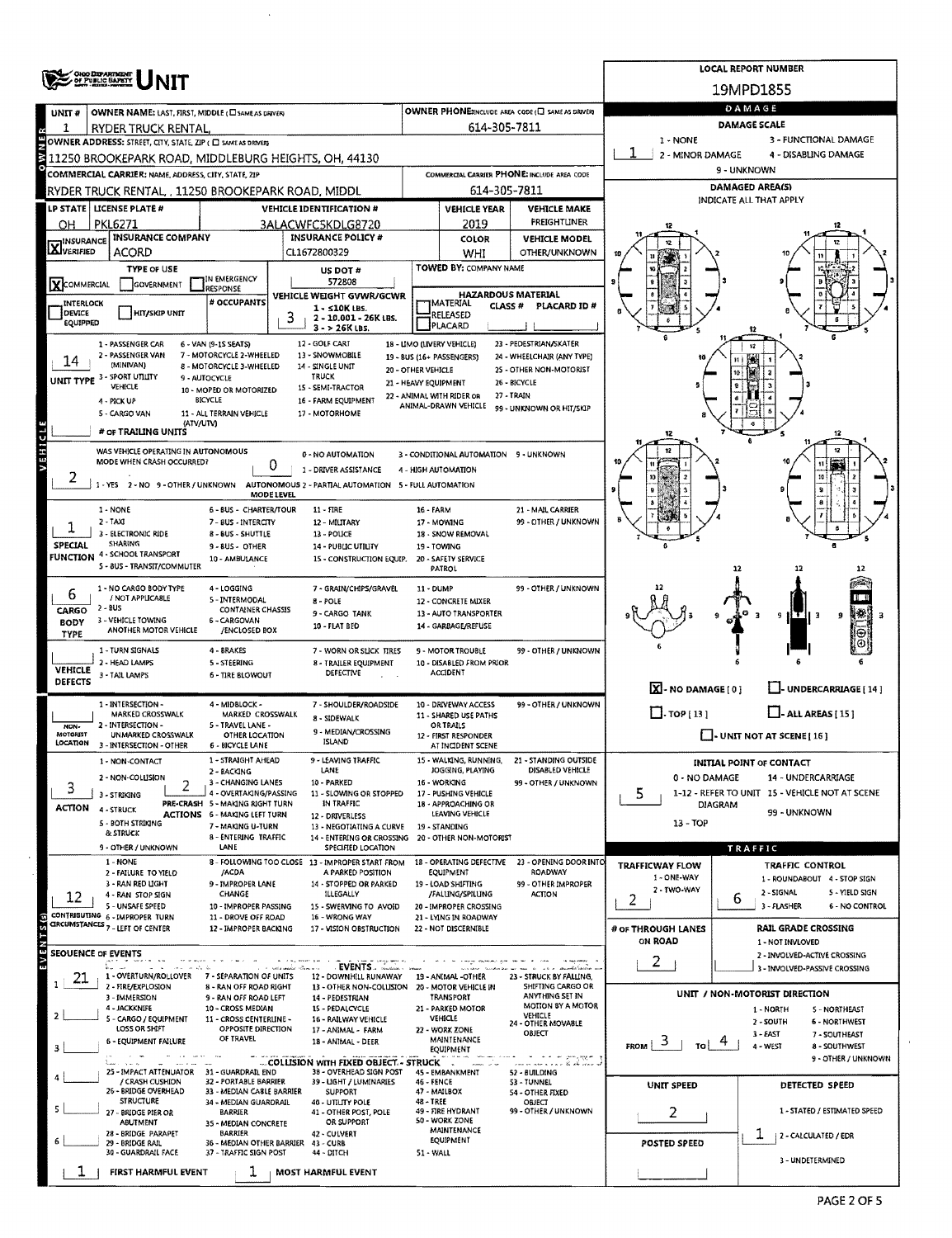|                               | <b>ONO DIPARTMENT</b><br>OF PUBLIC SAFETY                                                          |                                                                                                                                                                                                                                                                                                                                                                                                                                                                                                                                                                                                                                                                                                                                                                                                                                                                                                                                                                                                                                                                                                                                                                                                                                                                                                                                                                                                                                                                                                                                                                                                                                                                                                                                                                                                                                                                                                                                                                                                                                                                                                                                                                                                                                                                                                                                                                                                                                                                                                                                                                                                                                                                                                                                                                        |                                                                         |            |                                               |                                                   |                                          | <b>LOCAL REPORT NUMBER</b>                                      |  |  |  |  |  |
|-------------------------------|----------------------------------------------------------------------------------------------------|------------------------------------------------------------------------------------------------------------------------------------------------------------------------------------------------------------------------------------------------------------------------------------------------------------------------------------------------------------------------------------------------------------------------------------------------------------------------------------------------------------------------------------------------------------------------------------------------------------------------------------------------------------------------------------------------------------------------------------------------------------------------------------------------------------------------------------------------------------------------------------------------------------------------------------------------------------------------------------------------------------------------------------------------------------------------------------------------------------------------------------------------------------------------------------------------------------------------------------------------------------------------------------------------------------------------------------------------------------------------------------------------------------------------------------------------------------------------------------------------------------------------------------------------------------------------------------------------------------------------------------------------------------------------------------------------------------------------------------------------------------------------------------------------------------------------------------------------------------------------------------------------------------------------------------------------------------------------------------------------------------------------------------------------------------------------------------------------------------------------------------------------------------------------------------------------------------------------------------------------------------------------------------------------------------------------------------------------------------------------------------------------------------------------------------------------------------------------------------------------------------------------------------------------------------------------------------------------------------------------------------------------------------------------------------------------------------------------------------------------------------------------|-------------------------------------------------------------------------|------------|-----------------------------------------------|---------------------------------------------------|------------------------------------------|-----------------------------------------------------------------|--|--|--|--|--|
|                               |                                                                                                    |                                                                                                                                                                                                                                                                                                                                                                                                                                                                                                                                                                                                                                                                                                                                                                                                                                                                                                                                                                                                                                                                                                                                                                                                                                                                                                                                                                                                                                                                                                                                                                                                                                                                                                                                                                                                                                                                                                                                                                                                                                                                                                                                                                                                                                                                                                                                                                                                                                                                                                                                                                                                                                                                                                                                                                        |                                                                         |            |                                               |                                                   |                                          | 19MPD1855                                                       |  |  |  |  |  |
| UNIT#                         | OWNER NAME: LAST, FIRST, MIDDLE (C) SAME AS DRIVER                                                 |                                                                                                                                                                                                                                                                                                                                                                                                                                                                                                                                                                                                                                                                                                                                                                                                                                                                                                                                                                                                                                                                                                                                                                                                                                                                                                                                                                                                                                                                                                                                                                                                                                                                                                                                                                                                                                                                                                                                                                                                                                                                                                                                                                                                                                                                                                                                                                                                                                                                                                                                                                                                                                                                                                                                                                        |                                                                         |            |                                               | OWNER PHONE:INCLUDE AREA CODE (E) SAME AS DRIVER) |                                          | DAMAGE                                                          |  |  |  |  |  |
| 2                             | ENGELHARDT, JOSHUA, S                                                                              |                                                                                                                                                                                                                                                                                                                                                                                                                                                                                                                                                                                                                                                                                                                                                                                                                                                                                                                                                                                                                                                                                                                                                                                                                                                                                                                                                                                                                                                                                                                                                                                                                                                                                                                                                                                                                                                                                                                                                                                                                                                                                                                                                                                                                                                                                                                                                                                                                                                                                                                                                                                                                                                                                                                                                                        |                                                                         |            | 330-473-0804                                  |                                                   | 1 - NONE                                 | <b>DAMAGE SCALE</b><br>3 - FUNCTIONAL DAMAGE                    |  |  |  |  |  |
|                               | OWNER ADDRESS: STREET, CITY, STATE, ZIP ( C) SAME AS DRIVERI<br>3272 CR150, MILLERSBURG, OH, 44654 |                                                                                                                                                                                                                                                                                                                                                                                                                                                                                                                                                                                                                                                                                                                                                                                                                                                                                                                                                                                                                                                                                                                                                                                                                                                                                                                                                                                                                                                                                                                                                                                                                                                                                                                                                                                                                                                                                                                                                                                                                                                                                                                                                                                                                                                                                                                                                                                                                                                                                                                                                                                                                                                                                                                                                                        |                                                                         |            |                                               |                                                   | 2 - MINOR DAMAGE<br>4 - DISABLING DAMAGE |                                                                 |  |  |  |  |  |
|                               | COMMERCIAL CARRIER: NAME, ADDRESS, CITY, STATE, ZIP                                                |                                                                                                                                                                                                                                                                                                                                                                                                                                                                                                                                                                                                                                                                                                                                                                                                                                                                                                                                                                                                                                                                                                                                                                                                                                                                                                                                                                                                                                                                                                                                                                                                                                                                                                                                                                                                                                                                                                                                                                                                                                                                                                                                                                                                                                                                                                                                                                                                                                                                                                                                                                                                                                                                                                                                                                        |                                                                         |            |                                               | COMMERCIAL CARRIER PHONE: INCLUDE AREA CODE       |                                          | 9 - UNKNOWN                                                     |  |  |  |  |  |
|                               |                                                                                                    |                                                                                                                                                                                                                                                                                                                                                                                                                                                                                                                                                                                                                                                                                                                                                                                                                                                                                                                                                                                                                                                                                                                                                                                                                                                                                                                                                                                                                                                                                                                                                                                                                                                                                                                                                                                                                                                                                                                                                                                                                                                                                                                                                                                                                                                                                                                                                                                                                                                                                                                                                                                                                                                                                                                                                                        |                                                                         |            |                                               |                                                   |                                          | <b>DAMAGED AREA(S)</b>                                          |  |  |  |  |  |
|                               | LP STATE   LICENSE PLATE #                                                                         |                                                                                                                                                                                                                                                                                                                                                                                                                                                                                                                                                                                                                                                                                                                                                                                                                                                                                                                                                                                                                                                                                                                                                                                                                                                                                                                                                                                                                                                                                                                                                                                                                                                                                                                                                                                                                                                                                                                                                                                                                                                                                                                                                                                                                                                                                                                                                                                                                                                                                                                                                                                                                                                                                                                                                                        | <b>VEHICLE IDENTIFICATION #</b>                                         |            | <b>VEHICLE YEAR</b>                           | <b>VEHICLE MAKE</b>                               |                                          | INDICATE ALL THAT APPLY                                         |  |  |  |  |  |
| ΟH                            | GYZ3786                                                                                            |                                                                                                                                                                                                                                                                                                                                                                                                                                                                                                                                                                                                                                                                                                                                                                                                                                                                                                                                                                                                                                                                                                                                                                                                                                                                                                                                                                                                                                                                                                                                                                                                                                                                                                                                                                                                                                                                                                                                                                                                                                                                                                                                                                                                                                                                                                                                                                                                                                                                                                                                                                                                                                                                                                                                                                        | 5FNRL382978021544                                                       |            | 2007                                          | <b>HONDA</b>                                      |                                          |                                                                 |  |  |  |  |  |
| <b>X</b> <sup>INSURANCE</sup> | <b>INSURANCE COMPANY</b><br><b>PROGRESSIVE</b>                                                     |                                                                                                                                                                                                                                                                                                                                                                                                                                                                                                                                                                                                                                                                                                                                                                                                                                                                                                                                                                                                                                                                                                                                                                                                                                                                                                                                                                                                                                                                                                                                                                                                                                                                                                                                                                                                                                                                                                                                                                                                                                                                                                                                                                                                                                                                                                                                                                                                                                                                                                                                                                                                                                                                                                                                                                        | <b>INSURANCE POLICY #</b>                                               |            | COLOR                                         | <b>VEHICLE MODEL</b>                              |                                          |                                                                 |  |  |  |  |  |
|                               | <b>TYPE or USE</b>                                                                                 |                                                                                                                                                                                                                                                                                                                                                                                                                                                                                                                                                                                                                                                                                                                                                                                                                                                                                                                                                                                                                                                                                                                                                                                                                                                                                                                                                                                                                                                                                                                                                                                                                                                                                                                                                                                                                                                                                                                                                                                                                                                                                                                                                                                                                                                                                                                                                                                                                                                                                                                                                                                                                                                                                                                                                                        |                                                                         |            |                                               |                                                   |                                          |                                                                 |  |  |  |  |  |
| <b>COMMERCIAL</b>             | GOVERNMENT                                                                                         | IN EMERGENCY                                                                                                                                                                                                                                                                                                                                                                                                                                                                                                                                                                                                                                                                                                                                                                                                                                                                                                                                                                                                                                                                                                                                                                                                                                                                                                                                                                                                                                                                                                                                                                                                                                                                                                                                                                                                                                                                                                                                                                                                                                                                                                                                                                                                                                                                                                                                                                                                                                                                                                                                                                                                                                                                                                                                                           |                                                                         |            |                                               |                                                   |                                          |                                                                 |  |  |  |  |  |
| INTERLOCK                     |                                                                                                    | # OCCUPANTS                                                                                                                                                                                                                                                                                                                                                                                                                                                                                                                                                                                                                                                                                                                                                                                                                                                                                                                                                                                                                                                                                                                                                                                                                                                                                                                                                                                                                                                                                                                                                                                                                                                                                                                                                                                                                                                                                                                                                                                                                                                                                                                                                                                                                                                                                                                                                                                                                                                                                                                                                                                                                                                                                                                                                            |                                                                         |            |                                               |                                                   |                                          |                                                                 |  |  |  |  |  |
| DEVICE<br><b>EQUIPPED</b>     | <b>HIT/SKIP UNIT</b>                                                                               |                                                                                                                                                                                                                                                                                                                                                                                                                                                                                                                                                                                                                                                                                                                                                                                                                                                                                                                                                                                                                                                                                                                                                                                                                                                                                                                                                                                                                                                                                                                                                                                                                                                                                                                                                                                                                                                                                                                                                                                                                                                                                                                                                                                                                                                                                                                                                                                                                                                                                                                                                                                                                                                                                                                                                                        | 2 - 10.001 - 26K LBS.                                                   |            |                                               |                                                   |                                          |                                                                 |  |  |  |  |  |
|                               | 1 - PASSENGER CAR                                                                                  |                                                                                                                                                                                                                                                                                                                                                                                                                                                                                                                                                                                                                                                                                                                                                                                                                                                                                                                                                                                                                                                                                                                                                                                                                                                                                                                                                                                                                                                                                                                                                                                                                                                                                                                                                                                                                                                                                                                                                                                                                                                                                                                                                                                                                                                                                                                                                                                                                                                                                                                                                                                                                                                                                                                                                                        | 12 - GOLF CART                                                          |            |                                               |                                                   |                                          |                                                                 |  |  |  |  |  |
|                               | 2 - PASSENGER VAN<br>(MINIVAN)                                                                     |                                                                                                                                                                                                                                                                                                                                                                                                                                                                                                                                                                                                                                                                                                                                                                                                                                                                                                                                                                                                                                                                                                                                                                                                                                                                                                                                                                                                                                                                                                                                                                                                                                                                                                                                                                                                                                                                                                                                                                                                                                                                                                                                                                                                                                                                                                                                                                                                                                                                                                                                                                                                                                                                                                                                                                        | 13 - SNOWMOBILE                                                         |            |                                               |                                                   |                                          |                                                                 |  |  |  |  |  |
|                               | UNIT TYPE 3 - SPORT UTILITY<br><b>VEHICLE</b>                                                      | 904613875<br>ODYSSEY<br><b>TAN</b><br>TOWED BY: COMPANY NAME<br>US DOT#<br><b>RESPONSE</b><br><b>HAZARDOUS MATERIAL</b><br>VEHICLE WEIGHT GVWR/GCWR<br>MATERIAL<br><b>CLASS #</b><br>PLACARD ID#<br>$1 - 510K$ LBS.<br>RELEASED<br>PLACARD<br>$3 - 26K$ LBS.<br>23 - PEDESTRIAN/SKATER<br>6 - VAN (9-15 SEATS)<br>18 - LIMO (LIVERY VEHICLE)<br>7 - MOTORCYCLE 2-WHEELED<br>24 - WHEELCHAIR (ANY TYPE)<br>19 - BUS (16+ PASSENGERS)<br><b>8 - MOTORCYCLE 3-WHEELED</b><br>14 - SINGLE UNIT<br>25 - OTHER NON-MOTORIST<br>20 - OTHER VEHICLE<br><b>TRUCK</b><br>9 - AUTOCYCLE<br>26 - BICYCLE<br>21 - HEAVY EQUIPMENT<br>15 - SEMI-TRACTOR<br>10 - MOPED OR MOTORIZED<br>22 - ANIMAL WITH RIDER OR<br>27 - TRAIN<br>BICYCLE<br>16 - FARM EQUIPMENT<br>ANIMAL-DRAWN VEHICLE<br>99 - UNKNOWN OR HIT/SKIP<br>11 - ALL TERRAIN VEHICLE<br>17 - MOTORHOME<br>(ATV/UTV)<br>12<br>0 - NO AUTOMATION<br>3 - CONDITIONAL AUTOMATION 9 - UNKNOWN<br>0<br>1 - DRIVER ASSISTANCE<br>4 - HIGH AUTOMATION<br>1 - YES 2 - NO 9 - OTHER / UNKNOWN AUTONOMOUS 2 - PARTIAL AUTOMATION 5 - FULL AUTOMATION<br>MODE LEVEL<br>6 - BUS - CHARTER/TOUR<br>$11 - FIRE$<br>21 - MAIL CARRIER<br>16 - FARM<br>99 - OTHER / UNKNOWN<br>7-BUS-INTERCITY<br>12 - MILITARY<br>17 - MOWING<br>18 - SNOW REMOVAL<br>8-BUS - SHUTTLE<br>13 - POLICE<br>9 - BUS - OTHER<br>14 - PUBLIC UTILITY<br>19 - TOWING<br>10 - AMBULANCE<br>15 - CONSTRUCTION EQUIP.<br>20 - SAFETY SERVICE<br><b>PATROL</b><br>12<br>4 - LOGGING<br>7 - GRAIN/CHIPS/GRAVEL<br>11 - DUMP<br>99 - OTHER / UNKNOWN<br>5 - INTERMODAL<br>$8 - POLE$<br>12 - CONCRETE MIXER<br><b>CONTAINER CHASSIS</b><br>9 - CARGO TANK<br>13 - AUTO TRANSPORTER<br>T<br>9<br>9<br>6 - CARGOVAN<br>10 - FLAT BED<br>14 - GARBAGE/REFUSE<br>/ENCLOSED BOX<br>4 - BRAKES<br>7 - WORN OR SLICK TIRES<br>9 - MOTOR TROUBLE<br>99 - OTHER / UNKNOWN<br>5-STEERING<br>10 - DISABLED FROM PRIOR<br>8 - TRAILER EOUIPMENT<br>DEFECTIVE<br><b>ACCIDENT</b><br><b>6 - TIRE BLOWOUT</b><br>$\Box$ - NO DAMAGE(0)<br>- UNDERCARRIAGE [14]<br>4 - MIDBLOCK -<br>99 - OTHER / UNKNOWN<br>7 - SHOULDER/ROADSIDE<br>10 - DRIVEWAY ACCESS<br>$\Box$ -TOP[13]<br>$\Box$ - ALL AREAS (15)<br>MARKED CROSSWALK<br>11 - SHARED USE PATHS<br>8 - SIDEWALK<br>5 - TRAVEL LANE -<br>OR TRAILS<br>9 - MEDIAN/CROSSING<br>OTHER LOCATION<br>- UNIT NOT AT SCENE $[16]$<br>12 - FIRST RESPONDER<br>ISLAND<br><b>6 - BICYCLE LANE</b><br>AT INCIDENT SCENE<br>1 - STRAIGHT AHEAD<br>9 - LEAVING TRAFFIC<br>15 - WALKING, RUNNING,<br>21 - STANDING OUTSIDE<br><b>INITIAL POINT OF CONTACT</b><br>LANE<br>JOGGING, PLAYING<br>DISABLED VEHICLE<br>2 - BACKING<br>0 - NO DAMAGE<br>14 - UNDERCARRIAGE<br>3 - CHANGING LANES<br>10 - PARKED<br>16 - WORKING<br>99 - OTHER / UNKNOWN |                                                                         |            |                                               |                                                   |                                          |                                                                 |  |  |  |  |  |
|                               | 4 - PICK UP                                                                                        |                                                                                                                                                                                                                                                                                                                                                                                                                                                                                                                                                                                                                                                                                                                                                                                                                                                                                                                                                                                                                                                                                                                                                                                                                                                                                                                                                                                                                                                                                                                                                                                                                                                                                                                                                                                                                                                                                                                                                                                                                                                                                                                                                                                                                                                                                                                                                                                                                                                                                                                                                                                                                                                                                                                                                                        |                                                                         |            |                                               |                                                   |                                          |                                                                 |  |  |  |  |  |
|                               | 5 - CARGO VAN                                                                                      |                                                                                                                                                                                                                                                                                                                                                                                                                                                                                                                                                                                                                                                                                                                                                                                                                                                                                                                                                                                                                                                                                                                                                                                                                                                                                                                                                                                                                                                                                                                                                                                                                                                                                                                                                                                                                                                                                                                                                                                                                                                                                                                                                                                                                                                                                                                                                                                                                                                                                                                                                                                                                                                                                                                                                                        |                                                                         |            |                                               |                                                   |                                          |                                                                 |  |  |  |  |  |
|                               | # OF TRAILING UNITS                                                                                |                                                                                                                                                                                                                                                                                                                                                                                                                                                                                                                                                                                                                                                                                                                                                                                                                                                                                                                                                                                                                                                                                                                                                                                                                                                                                                                                                                                                                                                                                                                                                                                                                                                                                                                                                                                                                                                                                                                                                                                                                                                                                                                                                                                                                                                                                                                                                                                                                                                                                                                                                                                                                                                                                                                                                                        |                                                                         |            |                                               |                                                   |                                          |                                                                 |  |  |  |  |  |
| VEHICLE                       | WAS VEHICLE OPERATING IN AUTONOMOUS<br>MODE WHEN CRASH OCCURRED?                                   |                                                                                                                                                                                                                                                                                                                                                                                                                                                                                                                                                                                                                                                                                                                                                                                                                                                                                                                                                                                                                                                                                                                                                                                                                                                                                                                                                                                                                                                                                                                                                                                                                                                                                                                                                                                                                                                                                                                                                                                                                                                                                                                                                                                                                                                                                                                                                                                                                                                                                                                                                                                                                                                                                                                                                                        |                                                                         |            |                                               |                                                   |                                          |                                                                 |  |  |  |  |  |
| 2                             |                                                                                                    |                                                                                                                                                                                                                                                                                                                                                                                                                                                                                                                                                                                                                                                                                                                                                                                                                                                                                                                                                                                                                                                                                                                                                                                                                                                                                                                                                                                                                                                                                                                                                                                                                                                                                                                                                                                                                                                                                                                                                                                                                                                                                                                                                                                                                                                                                                                                                                                                                                                                                                                                                                                                                                                                                                                                                                        |                                                                         |            |                                               |                                                   |                                          |                                                                 |  |  |  |  |  |
|                               |                                                                                                    |                                                                                                                                                                                                                                                                                                                                                                                                                                                                                                                                                                                                                                                                                                                                                                                                                                                                                                                                                                                                                                                                                                                                                                                                                                                                                                                                                                                                                                                                                                                                                                                                                                                                                                                                                                                                                                                                                                                                                                                                                                                                                                                                                                                                                                                                                                                                                                                                                                                                                                                                                                                                                                                                                                                                                                        |                                                                         |            |                                               |                                                   |                                          |                                                                 |  |  |  |  |  |
|                               | 1 - NONE                                                                                           |                                                                                                                                                                                                                                                                                                                                                                                                                                                                                                                                                                                                                                                                                                                                                                                                                                                                                                                                                                                                                                                                                                                                                                                                                                                                                                                                                                                                                                                                                                                                                                                                                                                                                                                                                                                                                                                                                                                                                                                                                                                                                                                                                                                                                                                                                                                                                                                                                                                                                                                                                                                                                                                                                                                                                                        |                                                                         |            |                                               |                                                   |                                          |                                                                 |  |  |  |  |  |
|                               | $2 - TAXI$<br>3 - ELECTRONIC RIDE                                                                  |                                                                                                                                                                                                                                                                                                                                                                                                                                                                                                                                                                                                                                                                                                                                                                                                                                                                                                                                                                                                                                                                                                                                                                                                                                                                                                                                                                                                                                                                                                                                                                                                                                                                                                                                                                                                                                                                                                                                                                                                                                                                                                                                                                                                                                                                                                                                                                                                                                                                                                                                                                                                                                                                                                                                                                        |                                                                         |            |                                               |                                                   |                                          |                                                                 |  |  |  |  |  |
| SPECIAL                       | <b>SHARING</b><br><b>FUNCTION 4 - SCHOOL TRANSPORT</b>                                             |                                                                                                                                                                                                                                                                                                                                                                                                                                                                                                                                                                                                                                                                                                                                                                                                                                                                                                                                                                                                                                                                                                                                                                                                                                                                                                                                                                                                                                                                                                                                                                                                                                                                                                                                                                                                                                                                                                                                                                                                                                                                                                                                                                                                                                                                                                                                                                                                                                                                                                                                                                                                                                                                                                                                                                        |                                                                         |            |                                               |                                                   |                                          |                                                                 |  |  |  |  |  |
|                               | 5 - BUS - TRANSIT/COMMUTER                                                                         |                                                                                                                                                                                                                                                                                                                                                                                                                                                                                                                                                                                                                                                                                                                                                                                                                                                                                                                                                                                                                                                                                                                                                                                                                                                                                                                                                                                                                                                                                                                                                                                                                                                                                                                                                                                                                                                                                                                                                                                                                                                                                                                                                                                                                                                                                                                                                                                                                                                                                                                                                                                                                                                                                                                                                                        |                                                                         |            |                                               |                                                   |                                          |                                                                 |  |  |  |  |  |
|                               | 1 - NO CARGO BODY TYPE                                                                             |                                                                                                                                                                                                                                                                                                                                                                                                                                                                                                                                                                                                                                                                                                                                                                                                                                                                                                                                                                                                                                                                                                                                                                                                                                                                                                                                                                                                                                                                                                                                                                                                                                                                                                                                                                                                                                                                                                                                                                                                                                                                                                                                                                                                                                                                                                                                                                                                                                                                                                                                                                                                                                                                                                                                                                        |                                                                         |            |                                               |                                                   |                                          |                                                                 |  |  |  |  |  |
| ı<br><b>CARGO</b>             | / NOT APPLICABLE<br>$2 - 8US$                                                                      |                                                                                                                                                                                                                                                                                                                                                                                                                                                                                                                                                                                                                                                                                                                                                                                                                                                                                                                                                                                                                                                                                                                                                                                                                                                                                                                                                                                                                                                                                                                                                                                                                                                                                                                                                                                                                                                                                                                                                                                                                                                                                                                                                                                                                                                                                                                                                                                                                                                                                                                                                                                                                                                                                                                                                                        |                                                                         |            |                                               |                                                   |                                          |                                                                 |  |  |  |  |  |
| <b>BODY</b>                   | 3 - VEHICLE TOWING<br>ANOTHER MOTOR VEHICLE                                                        |                                                                                                                                                                                                                                                                                                                                                                                                                                                                                                                                                                                                                                                                                                                                                                                                                                                                                                                                                                                                                                                                                                                                                                                                                                                                                                                                                                                                                                                                                                                                                                                                                                                                                                                                                                                                                                                                                                                                                                                                                                                                                                                                                                                                                                                                                                                                                                                                                                                                                                                                                                                                                                                                                                                                                                        |                                                                         |            |                                               |                                                   |                                          |                                                                 |  |  |  |  |  |
| <b>TYPE</b>                   | 1 - TURN SIGNALS                                                                                   |                                                                                                                                                                                                                                                                                                                                                                                                                                                                                                                                                                                                                                                                                                                                                                                                                                                                                                                                                                                                                                                                                                                                                                                                                                                                                                                                                                                                                                                                                                                                                                                                                                                                                                                                                                                                                                                                                                                                                                                                                                                                                                                                                                                                                                                                                                                                                                                                                                                                                                                                                                                                                                                                                                                                                                        |                                                                         |            |                                               |                                                   |                                          |                                                                 |  |  |  |  |  |
|                               | 2 - HEAD LAMPS                                                                                     |                                                                                                                                                                                                                                                                                                                                                                                                                                                                                                                                                                                                                                                                                                                                                                                                                                                                                                                                                                                                                                                                                                                                                                                                                                                                                                                                                                                                                                                                                                                                                                                                                                                                                                                                                                                                                                                                                                                                                                                                                                                                                                                                                                                                                                                                                                                                                                                                                                                                                                                                                                                                                                                                                                                                                                        |                                                                         |            |                                               |                                                   |                                          |                                                                 |  |  |  |  |  |
| VEHICLE<br>DEFECTS            | 3 - TAIL LAMPS                                                                                     |                                                                                                                                                                                                                                                                                                                                                                                                                                                                                                                                                                                                                                                                                                                                                                                                                                                                                                                                                                                                                                                                                                                                                                                                                                                                                                                                                                                                                                                                                                                                                                                                                                                                                                                                                                                                                                                                                                                                                                                                                                                                                                                                                                                                                                                                                                                                                                                                                                                                                                                                                                                                                                                                                                                                                                        |                                                                         |            |                                               |                                                   |                                          |                                                                 |  |  |  |  |  |
|                               | 1 - INTERSECTION -                                                                                 |                                                                                                                                                                                                                                                                                                                                                                                                                                                                                                                                                                                                                                                                                                                                                                                                                                                                                                                                                                                                                                                                                                                                                                                                                                                                                                                                                                                                                                                                                                                                                                                                                                                                                                                                                                                                                                                                                                                                                                                                                                                                                                                                                                                                                                                                                                                                                                                                                                                                                                                                                                                                                                                                                                                                                                        |                                                                         |            |                                               |                                                   |                                          |                                                                 |  |  |  |  |  |
| NON-                          | MARKED CROSSWALK<br>2 - INTERSECTION -                                                             |                                                                                                                                                                                                                                                                                                                                                                                                                                                                                                                                                                                                                                                                                                                                                                                                                                                                                                                                                                                                                                                                                                                                                                                                                                                                                                                                                                                                                                                                                                                                                                                                                                                                                                                                                                                                                                                                                                                                                                                                                                                                                                                                                                                                                                                                                                                                                                                                                                                                                                                                                                                                                                                                                                                                                                        |                                                                         |            |                                               |                                                   |                                          |                                                                 |  |  |  |  |  |
| MOTORIST<br>LOCATION          | UNMARKED CROSSWALK                                                                                 |                                                                                                                                                                                                                                                                                                                                                                                                                                                                                                                                                                                                                                                                                                                                                                                                                                                                                                                                                                                                                                                                                                                                                                                                                                                                                                                                                                                                                                                                                                                                                                                                                                                                                                                                                                                                                                                                                                                                                                                                                                                                                                                                                                                                                                                                                                                                                                                                                                                                                                                                                                                                                                                                                                                                                                        |                                                                         |            |                                               |                                                   |                                          |                                                                 |  |  |  |  |  |
|                               | 3 - INTERSECTION - OTHER<br>1 - NON-CONTACT                                                        |                                                                                                                                                                                                                                                                                                                                                                                                                                                                                                                                                                                                                                                                                                                                                                                                                                                                                                                                                                                                                                                                                                                                                                                                                                                                                                                                                                                                                                                                                                                                                                                                                                                                                                                                                                                                                                                                                                                                                                                                                                                                                                                                                                                                                                                                                                                                                                                                                                                                                                                                                                                                                                                                                                                                                                        |                                                                         |            |                                               |                                                   |                                          |                                                                 |  |  |  |  |  |
|                               | 2 - NON-COLUSION                                                                                   |                                                                                                                                                                                                                                                                                                                                                                                                                                                                                                                                                                                                                                                                                                                                                                                                                                                                                                                                                                                                                                                                                                                                                                                                                                                                                                                                                                                                                                                                                                                                                                                                                                                                                                                                                                                                                                                                                                                                                                                                                                                                                                                                                                                                                                                                                                                                                                                                                                                                                                                                                                                                                                                                                                                                                                        |                                                                         |            |                                               |                                                   |                                          |                                                                 |  |  |  |  |  |
|                               | 10<br>3 - STRIKING                                                                                 | 4 - OVERTAKING/PASSING                                                                                                                                                                                                                                                                                                                                                                                                                                                                                                                                                                                                                                                                                                                                                                                                                                                                                                                                                                                                                                                                                                                                                                                                                                                                                                                                                                                                                                                                                                                                                                                                                                                                                                                                                                                                                                                                                                                                                                                                                                                                                                                                                                                                                                                                                                                                                                                                                                                                                                                                                                                                                                                                                                                                                 | 11 - SLOWING OR STOPPED                                                 |            | 17 - PUSHING VEHICLE                          |                                                   | ı                                        | 1-12 - REFER TO UNIT 15 - VEHICLE NOT AT SCENE                  |  |  |  |  |  |
| ACTION                        | 4 - STRUCK                                                                                         | PRE-CRASH 5 - MAKING RIGHT TURN<br>ACTIONS 6 - MAKING LEFT TURN                                                                                                                                                                                                                                                                                                                                                                                                                                                                                                                                                                                                                                                                                                                                                                                                                                                                                                                                                                                                                                                                                                                                                                                                                                                                                                                                                                                                                                                                                                                                                                                                                                                                                                                                                                                                                                                                                                                                                                                                                                                                                                                                                                                                                                                                                                                                                                                                                                                                                                                                                                                                                                                                                                        | IN TRAFFIC<br>12 - DRIVERLESS                                           |            | 18 - APPROACHING OR<br>LEAVING VEHICLE        |                                                   |                                          | <b>DIAGRAM</b><br>99 - UNKNOWN                                  |  |  |  |  |  |
|                               | 5 - BOTH STRIKING<br>& STRUCK                                                                      | 7 - MAKING U-TURN<br><b>B - ENTERING TRAFFIC</b>                                                                                                                                                                                                                                                                                                                                                                                                                                                                                                                                                                                                                                                                                                                                                                                                                                                                                                                                                                                                                                                                                                                                                                                                                                                                                                                                                                                                                                                                                                                                                                                                                                                                                                                                                                                                                                                                                                                                                                                                                                                                                                                                                                                                                                                                                                                                                                                                                                                                                                                                                                                                                                                                                                                       | 13 - NEGOTIATING A CURVE<br>14 - ENTERING OR CROSSING                   |            | 19 - STANDING<br>20 - OTHER NON-MOTORIST      |                                                   | 13 - TOP                                 |                                                                 |  |  |  |  |  |
|                               | 9 - OTHER / UNKNOWN                                                                                | LANE                                                                                                                                                                                                                                                                                                                                                                                                                                                                                                                                                                                                                                                                                                                                                                                                                                                                                                                                                                                                                                                                                                                                                                                                                                                                                                                                                                                                                                                                                                                                                                                                                                                                                                                                                                                                                                                                                                                                                                                                                                                                                                                                                                                                                                                                                                                                                                                                                                                                                                                                                                                                                                                                                                                                                                   | SPECIFIED LOCATION                                                      |            |                                               |                                                   |                                          | TRAFFIC                                                         |  |  |  |  |  |
|                               | $1 - NONE$<br>2 - FAILURE TO YIELD                                                                 | /ACDA                                                                                                                                                                                                                                                                                                                                                                                                                                                                                                                                                                                                                                                                                                                                                                                                                                                                                                                                                                                                                                                                                                                                                                                                                                                                                                                                                                                                                                                                                                                                                                                                                                                                                                                                                                                                                                                                                                                                                                                                                                                                                                                                                                                                                                                                                                                                                                                                                                                                                                                                                                                                                                                                                                                                                                  | 8 - FOLLOWING TOO CLOSE 13 - IMPROPER START FROM<br>A PARKED POSITION   |            | 18 - OPERATING DEFECTIVE<br><b>EQUIPMENT</b>  | 23 - OPENING DOOR INTO<br>ROADWAY                 | <b>TRAFFICWAY FLOW</b>                   | <b>TRAFFIC CONTROL</b>                                          |  |  |  |  |  |
|                               | 3 - RAN RED LIGHT<br>4 - RAN STOP SIGN                                                             | 9 - IMPROPER LANE<br>CHANGE                                                                                                                                                                                                                                                                                                                                                                                                                                                                                                                                                                                                                                                                                                                                                                                                                                                                                                                                                                                                                                                                                                                                                                                                                                                                                                                                                                                                                                                                                                                                                                                                                                                                                                                                                                                                                                                                                                                                                                                                                                                                                                                                                                                                                                                                                                                                                                                                                                                                                                                                                                                                                                                                                                                                            | 14 - STOPPED OR PARKED<br><b>ILLEGALLY</b>                              |            | 19 - LOAD SHIFTING<br>/FALLING/SPILLING       | 99 - OTHER IMPROPER<br><b>ACTION</b>              | 1 - ONE-WAY<br>2 - TWO-WAY               | 1 - ROUNDABOUT 4 - STOP SIGN<br>2 - SIGNAL<br>5 - YIELD SIGN    |  |  |  |  |  |
|                               | 5 - UNSAFE SPEED                                                                                   | 10 - IMPROPER PASSING                                                                                                                                                                                                                                                                                                                                                                                                                                                                                                                                                                                                                                                                                                                                                                                                                                                                                                                                                                                                                                                                                                                                                                                                                                                                                                                                                                                                                                                                                                                                                                                                                                                                                                                                                                                                                                                                                                                                                                                                                                                                                                                                                                                                                                                                                                                                                                                                                                                                                                                                                                                                                                                                                                                                                  | 15 - SWERVING TO AVOID                                                  |            | 20 - IMPROPER CROSSING                        |                                                   | 2                                        | 6<br>3 - FLASHER<br>6 - NO CONTROL                              |  |  |  |  |  |
|                               | CONTRIBUTING 6 - IMPROPER TURN<br>CIRCUMSTANCES 7 - LEFT OF CENTER                                 | 11 - DROVE OFF ROAD<br>12 - IMPROPER BACKING                                                                                                                                                                                                                                                                                                                                                                                                                                                                                                                                                                                                                                                                                                                                                                                                                                                                                                                                                                                                                                                                                                                                                                                                                                                                                                                                                                                                                                                                                                                                                                                                                                                                                                                                                                                                                                                                                                                                                                                                                                                                                                                                                                                                                                                                                                                                                                                                                                                                                                                                                                                                                                                                                                                           | 16 - WRONG WAY<br>17 - VISION OBSTRUCTION                               |            | 21 - LYING IN ROADWAY<br>22 - NOT DISCERNIBLE |                                                   | # OF THROUGH LANES                       | <b>RAIL GRADE CROSSING</b>                                      |  |  |  |  |  |
|                               |                                                                                                    |                                                                                                                                                                                                                                                                                                                                                                                                                                                                                                                                                                                                                                                                                                                                                                                                                                                                                                                                                                                                                                                                                                                                                                                                                                                                                                                                                                                                                                                                                                                                                                                                                                                                                                                                                                                                                                                                                                                                                                                                                                                                                                                                                                                                                                                                                                                                                                                                                                                                                                                                                                                                                                                                                                                                                                        |                                                                         |            |                                               |                                                   | ON ROAD                                  | 1 - NOT INVLOVED                                                |  |  |  |  |  |
|                               | <b>SEQUENCE OF EVENTS</b>                                                                          |                                                                                                                                                                                                                                                                                                                                                                                                                                                                                                                                                                                                                                                                                                                                                                                                                                                                                                                                                                                                                                                                                                                                                                                                                                                                                                                                                                                                                                                                                                                                                                                                                                                                                                                                                                                                                                                                                                                                                                                                                                                                                                                                                                                                                                                                                                                                                                                                                                                                                                                                                                                                                                                                                                                                                                        | <b>EVENTS</b><br>Ser Racca                                              |            |                                               | Contractor of                                     | 2                                        | 2 - INVOLVED-ACTIVE CROSSING<br>3 - INVOLVED-PASSIVE CROSSING   |  |  |  |  |  |
| 20                            | 1 - OVERTURN/ROLLOVER<br>2 - FIRE/EXPLOSION                                                        | 7 - SEPARATION OF UNITS<br>8 - RAN OFF ROAD RIGHT                                                                                                                                                                                                                                                                                                                                                                                                                                                                                                                                                                                                                                                                                                                                                                                                                                                                                                                                                                                                                                                                                                                                                                                                                                                                                                                                                                                                                                                                                                                                                                                                                                                                                                                                                                                                                                                                                                                                                                                                                                                                                                                                                                                                                                                                                                                                                                                                                                                                                                                                                                                                                                                                                                                      | 12 - DOWNHILL RUNAWAY<br>13 - OTHER NON-COLLISION 20 - MOTOR VEHICLE IN |            | 19 - ANIMAL -OTHER                            | 23 - STRUCK BY FALLING,<br>SHIFTING CARGO OR      |                                          |                                                                 |  |  |  |  |  |
|                               | 3 - IMMERSION                                                                                      | 9 - RAN OFF ROAD LEFT                                                                                                                                                                                                                                                                                                                                                                                                                                                                                                                                                                                                                                                                                                                                                                                                                                                                                                                                                                                                                                                                                                                                                                                                                                                                                                                                                                                                                                                                                                                                                                                                                                                                                                                                                                                                                                                                                                                                                                                                                                                                                                                                                                                                                                                                                                                                                                                                                                                                                                                                                                                                                                                                                                                                                  | 14 - PEDESTRIAN                                                         |            | TRANSPORT                                     | ANYTHING SET IN<br>MOTION 8Y A MOTOR              |                                          | UNIT / NON-MOTORIST DIRECTION                                   |  |  |  |  |  |
| 2                             | 4 - JACKKNIFE<br>5 - CARGO / EQUIPMENT                                                             | 10 - CROSS MEDIAN<br>11 - CROSS CENTERLINE -                                                                                                                                                                                                                                                                                                                                                                                                                                                                                                                                                                                                                                                                                                                                                                                                                                                                                                                                                                                                                                                                                                                                                                                                                                                                                                                                                                                                                                                                                                                                                                                                                                                                                                                                                                                                                                                                                                                                                                                                                                                                                                                                                                                                                                                                                                                                                                                                                                                                                                                                                                                                                                                                                                                           | 15 - PEDALCYCLE<br>16 - RAILWAY VEHICLE                                 |            | 21 - PARKED MOTOR<br>VEHICLE                  | VEHICLE<br>24 - OTHER MOVABLE                     |                                          | 1 - NORTH<br>5 - NORTHEAST<br>2 - SOUTH<br><b>6 - NORTHWEST</b> |  |  |  |  |  |
|                               | LOSS OR SHIFT<br>6 - EQUIPMENT FAILURE                                                             | OPPOSITE DIRECTION<br>OF TRAVEL                                                                                                                                                                                                                                                                                                                                                                                                                                                                                                                                                                                                                                                                                                                                                                                                                                                                                                                                                                                                                                                                                                                                                                                                                                                                                                                                                                                                                                                                                                                                                                                                                                                                                                                                                                                                                                                                                                                                                                                                                                                                                                                                                                                                                                                                                                                                                                                                                                                                                                                                                                                                                                                                                                                                        | 17 - ANIMAL - FARM<br>18 - ANIMAL - DEER                                |            | 22 - WORK ZONE<br>MAINTENANCE                 | OBJECT                                            | ್                                        | 3 - EAST<br>7-SOUTHEAST                                         |  |  |  |  |  |
|                               |                                                                                                    |                                                                                                                                                                                                                                                                                                                                                                                                                                                                                                                                                                                                                                                                                                                                                                                                                                                                                                                                                                                                                                                                                                                                                                                                                                                                                                                                                                                                                                                                                                                                                                                                                                                                                                                                                                                                                                                                                                                                                                                                                                                                                                                                                                                                                                                                                                                                                                                                                                                                                                                                                                                                                                                                                                                                                                        | COLLISION WITH FIXED OBJECT - STRUCK                                    |            | EQUIPMENT                                     | an contain next                                   | <b>FROM</b><br>TO I                      | 4 - WEST<br><b>B-SOUTHWEST</b><br>9 - OTHER / UNKNOWN           |  |  |  |  |  |
|                               | 25 - IMPACT ATTENUATOR                                                                             | 31 - GUARDRAIL END                                                                                                                                                                                                                                                                                                                                                                                                                                                                                                                                                                                                                                                                                                                                                                                                                                                                                                                                                                                                                                                                                                                                                                                                                                                                                                                                                                                                                                                                                                                                                                                                                                                                                                                                                                                                                                                                                                                                                                                                                                                                                                                                                                                                                                                                                                                                                                                                                                                                                                                                                                                                                                                                                                                                                     | 38 - OVERHEAD SIGN POST                                                 |            | 45 - EMBANKMENT                               | Alban and<br>52 BUILDING                          |                                          |                                                                 |  |  |  |  |  |
|                               | / CRASH CUSHION<br>26 - BRIDGE OVERHEAD                                                            | 32 - PORTABLE BARRIER<br>33 - MEDIAN CABLE BARRIER                                                                                                                                                                                                                                                                                                                                                                                                                                                                                                                                                                                                                                                                                                                                                                                                                                                                                                                                                                                                                                                                                                                                                                                                                                                                                                                                                                                                                                                                                                                                                                                                                                                                                                                                                                                                                                                                                                                                                                                                                                                                                                                                                                                                                                                                                                                                                                                                                                                                                                                                                                                                                                                                                                                     | 39 - LIGHT / LUMINARIES<br><b>SUPPORT</b>                               | 46 - FENCE | 47 - MAILBOX                                  | 53 - TUNNEL<br>54 - OTHER FIXED                   | UNIT SPEED                               | DETECTED SPEED                                                  |  |  |  |  |  |
|                               | <b>STRUCTURE</b><br>27 - BRIDGE PIER OR                                                            | 34 - MEDIAN GUARDRAIL<br><b>BARRIER</b>                                                                                                                                                                                                                                                                                                                                                                                                                                                                                                                                                                                                                                                                                                                                                                                                                                                                                                                                                                                                                                                                                                                                                                                                                                                                                                                                                                                                                                                                                                                                                                                                                                                                                                                                                                                                                                                                                                                                                                                                                                                                                                                                                                                                                                                                                                                                                                                                                                                                                                                                                                                                                                                                                                                                | 40 - UTILITY POLE<br>41 - OTHER POST, POLE                              | 48 - TREE  | 49 - FIRE HYDRANT                             | OBJECT<br>99 - OTHER / UNKNOWN                    | 0                                        | 1 - STATED / ESTIMATED SPEED                                    |  |  |  |  |  |
|                               | <b>ABUTMENT</b><br>28 - BRIDGE PARAPET                                                             | 35 - MEDIAN CONCRETE<br><b>BARRIER</b>                                                                                                                                                                                                                                                                                                                                                                                                                                                                                                                                                                                                                                                                                                                                                                                                                                                                                                                                                                                                                                                                                                                                                                                                                                                                                                                                                                                                                                                                                                                                                                                                                                                                                                                                                                                                                                                                                                                                                                                                                                                                                                                                                                                                                                                                                                                                                                                                                                                                                                                                                                                                                                                                                                                                 | OR SUPPORT<br>42 - CULVERT                                              |            | 50 - WORK ZONE<br>MAINTENANCE                 |                                                   |                                          | T                                                               |  |  |  |  |  |
|                               | 29 - BRIDGE RAIL<br>30 - GUARDRAIL FACE                                                            | 36 - MEDIAN OTHER BARRIER<br>37 - TRAFFIC SIGN POST                                                                                                                                                                                                                                                                                                                                                                                                                                                                                                                                                                                                                                                                                                                                                                                                                                                                                                                                                                                                                                                                                                                                                                                                                                                                                                                                                                                                                                                                                                                                                                                                                                                                                                                                                                                                                                                                                                                                                                                                                                                                                                                                                                                                                                                                                                                                                                                                                                                                                                                                                                                                                                                                                                                    | 43 - CUR8<br>44 - DITCH                                                 | 51 - WALL  | EQUIPMENT                                     |                                                   | POSTED SPEED                             | 2 - CALCULATED / EDR                                            |  |  |  |  |  |
|                               | FIRST HARMFUL EVENT                                                                                | 1                                                                                                                                                                                                                                                                                                                                                                                                                                                                                                                                                                                                                                                                                                                                                                                                                                                                                                                                                                                                                                                                                                                                                                                                                                                                                                                                                                                                                                                                                                                                                                                                                                                                                                                                                                                                                                                                                                                                                                                                                                                                                                                                                                                                                                                                                                                                                                                                                                                                                                                                                                                                                                                                                                                                                                      | <b>MOST HARMFUL EVENT</b>                                               |            |                                               |                                                   |                                          | 3 - UNDETERMINED                                                |  |  |  |  |  |
|                               |                                                                                                    |                                                                                                                                                                                                                                                                                                                                                                                                                                                                                                                                                                                                                                                                                                                                                                                                                                                                                                                                                                                                                                                                                                                                                                                                                                                                                                                                                                                                                                                                                                                                                                                                                                                                                                                                                                                                                                                                                                                                                                                                                                                                                                                                                                                                                                                                                                                                                                                                                                                                                                                                                                                                                                                                                                                                                                        |                                                                         |            |                                               |                                                   |                                          |                                                                 |  |  |  |  |  |

 $\frac{1}{2} \frac{1}{2} \left( \frac{1}{2} \right)$